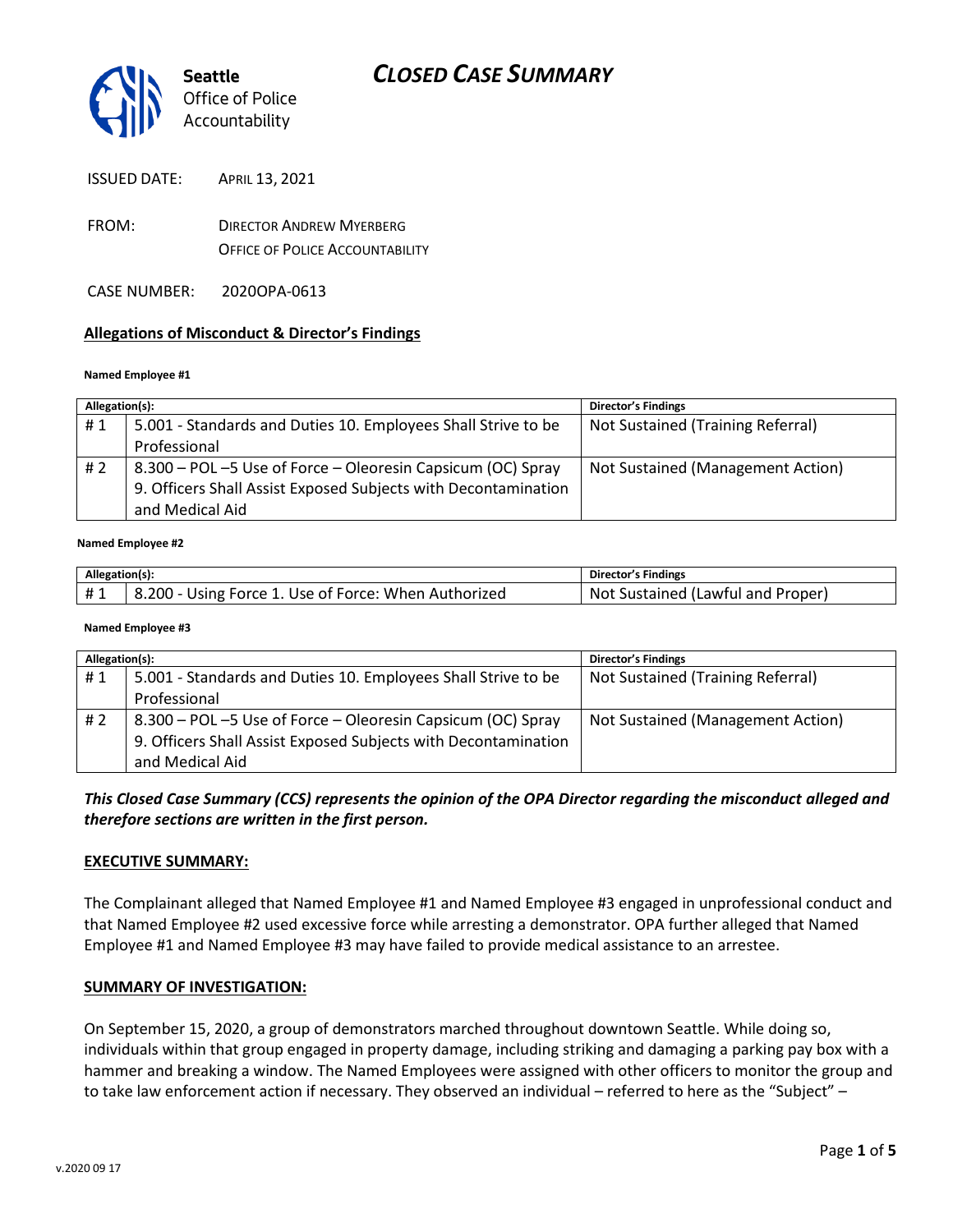

# *CLOSED CASE SUMMARY*

OPA CASE NUMBER: 2020OPA-0613

engage in criminal activity, including property damage. The Subject was identified based on what she was wearing. The decision was then made to effectuate a targeted arrest of the Subject.

The Named Employees and other officers rode up to the group on their bicycles. They stopped the group from walking forward and an officer – referred to here as Witness Officer #1 (WO#1) – told the Subject that she was under arrest and told her to come towards him. The Subject moved into the group and away from WO#1 as he approached. Demonstrators in the group moved around her and the Subject crouched behind them. Another officer – Witness Officer #2 (WO#2) – went to the other side of the group to prevent the Subject from running away. NE#2 reached into the group and grabbed the Subject, pulling her away from the group and towards officers. At that time, WO#2 deployed pepper spray towards two individuals who had been blocking access to the Subject and did not back away when ordered to do so. WO#2 further assisted in taking the Subject into custody. After she was pulled out from the larger group, the Subject asserted that her knee hurt. She was later diagnosed with a broken tibia. The Subject and the two individuals who were pepper sprayed were all placed under arrest.

After these arrests were completed, Named Employee #1 (NE#1) was putting away his equipment and, while doing so, sprayed himself and Named Employee #3 (NE#3) with Cold Fire (a fire retardant). NE#3 initially believed that he had been sprayed with OC spray and was concerned that it was all over him. However, NE#1 informed him that this was not the case. Ultimately, both laughed at the situation. NE#3 also took a picture of NE#1 and another officer. The purpose of the picture was to document the levity in their minds of NE#1 inadvertently spraying and being covered with Cold Fire.

The taking of the photograph was observed by a demonstrator who posted on social media their concerns about its inappropriateness. The Complainant, who was not present at the demonstration, viewed the social media posts and then filed an OPA complaint alleging that NE#1 and NE#3 were unprofessional when they posed for and took the photograph, as well as that NE#2 used excessive force on the Subject. This investigation ensued.

As part of its investigation, OPA reviewed the Body Worn Video of this incident, which captured both the taking of the photograph and the force used by NE#2. OPA also reviewed the FIT investigation into NE#2's force. Lastly, OPA interviewed all of the Named Employees.

### **ANALYSIS AND CONCLUSIONS:**

## **Named Employee #1 - Allegation #1** *5.001 - Standards and Duties 10. Employees Shall Strive to be Professional*

It was alleged that NE#3's taking a picture of NE#1 was unprofessional.

SPD Policy 5.001-POL-10 requires that SPD employees "strive to be professional at all times." The policy further instructs that "employees may not engage in behavior that undermines public trust in the Department, the officer, or other officers." (SPD Policy 5.001-POL-10.)

At their OPA interviews, both officers stated that they did not intend to insult the individuals under arrest or other demonstrators. They mentioned the high stress of working at demonstrations. They both said that NE#1 inadvertently spraying himself with the Cold Fire was harmless but funny. They said that they made the human decision to laugh about it and, as part of that, for NE#3 to take the photograph. They explained that, at the time,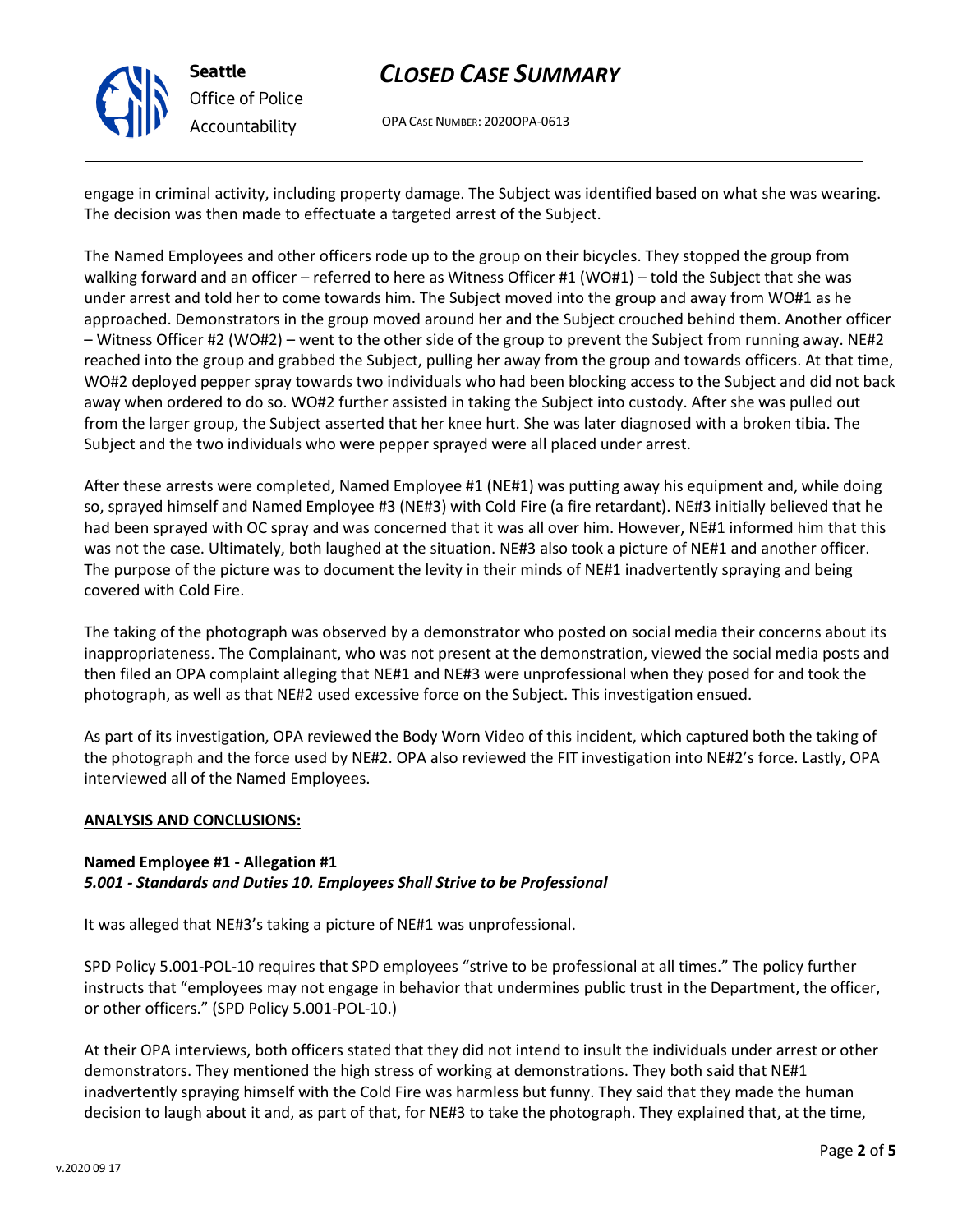**Seattle** *Office of Police Accountability*

# *CLOSED CASE SUMMARY*

OPA CASE NUMBER: 2020OPA-0613

they had a ring of officers standing around and they did not think that other demonstrators were watching them. They stated that neither of the arrestees expressed concern with the taking of the photograph.

The BWV captured the photograph taking. It showed NE#1 covered with Cold Fire and NE#3 taking the photograph. The video confirmed that neither officer made comments towards any of the arrestees that were insulting or demeaning. However, the BWV also showed that, both before and after the photograph was taken, one arrestee complained of discomfort from both how they were positioned (before) and another arrestee complained of discomfort from OC spray (after).

OPA believes it clear that the taking of the photograph was a bad decision under the circumstances. While perhaps a human reaction after months of stressful demonstrations, it was done not only in view of demonstrators in the vicinity but also the arrestees who were sitting near them. Moreover, at the time, individuals – including officers and demonstrators – had been affected by OC spray and did not find that amusing. Indeed, one of the arrestees complained of OC spray shortly after the photograph was taken. The question for OPA is whether this conduct was so egregious to warrant a Sustained finding. Ultimately, when considering all of the evidence and the officers' statements, OPA finds that it was not. Fundamentally, OPA finds no intent of the officers to demean and insult arrestees or other demonstrators and, instead, believes that the officers were making light of each other, even if this was ill advised. Moreover, when assessing the community response to this incident, OPA finds no basis to conclude that it so significantly undermined public trust and confidence to warrant discipline as opposed to retraining and counseling.

Accordingly, OPA recommends that this allegation be Not Sustained – Training Referral as against NE#1 and NE#3.

• **Training Referral**: The chain of command for NE#1 and NE#3 should discuss with them their decision to take a photograph during the demonstration. The chain of command should specifically instruct the officers that such actions, even if not intended to demean or insult others, can have this functional result and can diminish public trust and confidence in the Department. The chain of command should make sure that the officers understand that such conduct should not occur in the future. This counseling and any retraining should be documented, and this documentation should be maintained in an appropriate database.

## Recommended Finding: **Not Sustained (Training Referral)**

### **Named Employee #1 - Allegation #2**

# *8.300 – POL –5 Use of Force – Oleoresin Capsicum (OC) Spray 9. Officers Shall Assist Exposed Subjects with Decontamination and Medical Aid*

SPD Policy 8.300-POL-5(9) requires officers to assist arrestees and others who have been exposed to OC spray with decontamination and medical aid "as soon as reasonably possible." The policy states that, if an individual was exposed to OC spray in a confined space, they will be removed (if feasible) from the contaminated area and exposed to fresh air. The policy also directs officers to seek medical aid for individuals who continue to feel discomfort.

Here, the BWV indicated that the arrestees were not in a confined space at the time OC spray was deployed and that, after the deployment, they were exposed to fresh air. The BWV further confirmed that neither NE#1 nor NE#3 took steps to rinse out the arrestees' eyes after the deployment.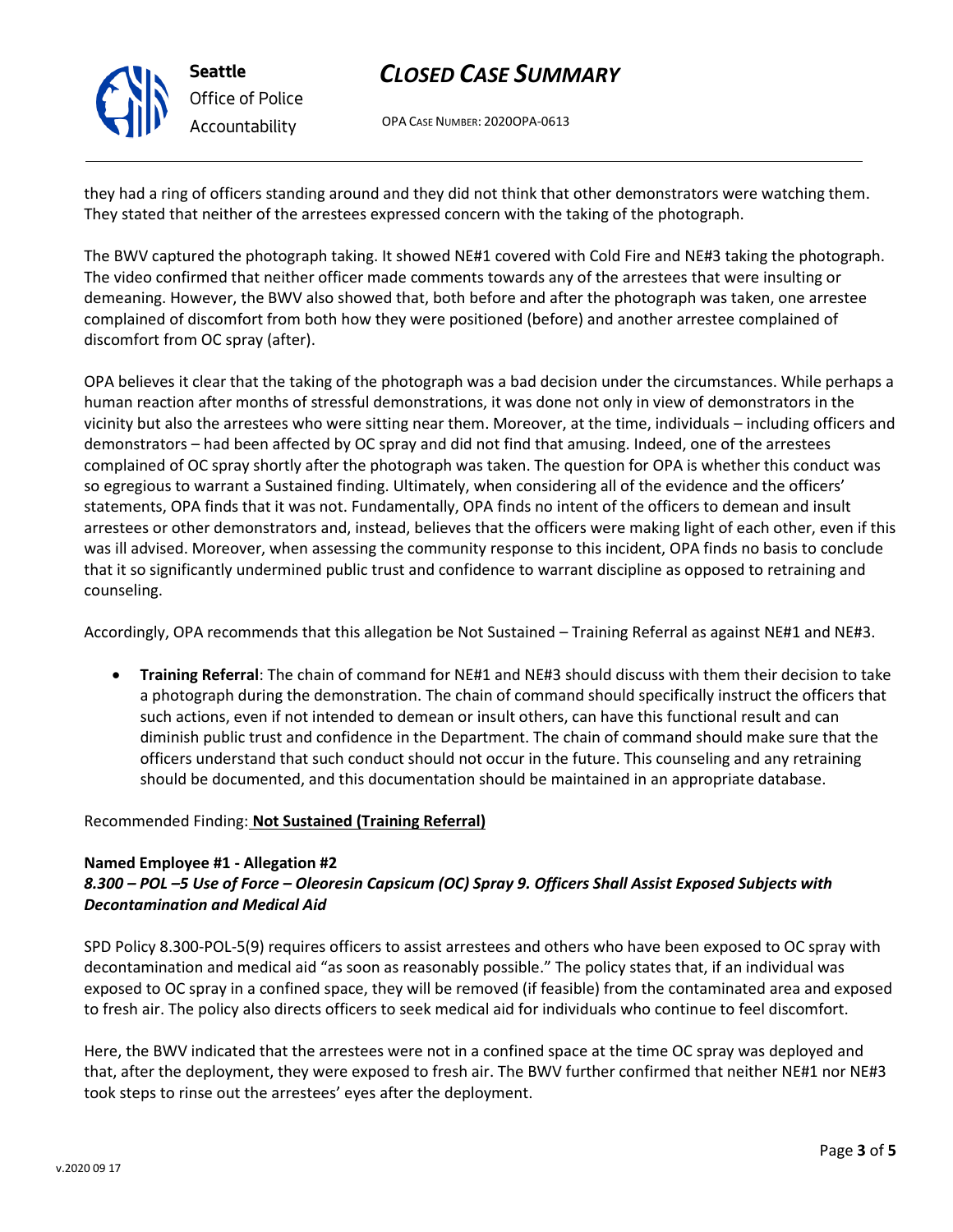

**Seattle** *Office of Police Accountability*

# *CLOSED CASE SUMMARY*

OPA CASE NUMBER: 2020OPA-0613

At their OPA interviews, both officers stated that, while they were generally aware that OC spray had been used and that the arrestees had been affected, they had no recollection of one of the arrestees complaining about discomfort from the OC spray. Both officers noted that the Seattle Fire Department had been notified and that medics were on their way to the scene. Lastly, both officers said that they had no ability to decontaminate the arrestee at the time.

In assessing this policy, OPA struggles with the lack of clarity surrounding what decontamination means. All that is referenced in this respect is potentially moving individuals from a "contaminated" area to a place with fresh air. The policy does not reference the rinsing of the individuals' eyes with water or another liquid, which is what OPA thinks of when defining decontamination. OPA further notes that, unlike officers assigned to patrol vehicles, bicycle officers do not have ready access to bottles of water and/or first aid kits. While some officers carry personal water bottles with them, given the ongoing pandemic, it seems undesirable, in OPA's opinion, to use those liquids to decontaminate.

Ultimately, given the above, OPA concludes that a Management Action Recommendation is appropriate and that two changes should occur as a result of this case. First, the policy needs to be revised to clearly state what decontaminate means and to specifically instruct officers that, if requested, officers should rinse the eyes of individuals who have been affected by OC spray. Second, given the limitations on the access of bicycle officers to bottled water, the Department should assign at least one bicycle officer in each squad (perhaps a supervisor) a sterile saline solution that can be used to rinse individuals' eyes.

## Recommended Finding: **Not Sustained (Management Action)**

## **Named Employee #2 - Allegation #1** *8.200 - Using Force 1. Use of Force: When Authorized*

SPD Policy 8.200(1) requires that force used by officers be reasonable, necessary and proportional. Whether force is reasonable depends "on the totality of the circumstances" known to the officers at the time of the force and must be balanced against "the rights of the subject, in light of the circumstances surrounding the event." (SPD Policy 8.200(1).) The policy lists a number of factors that should be weighed when evaluating reasonableness. (*See id*.) Force is necessary where "no reasonably effective alternative appears to exist, and only then to the degree which is reasonable to effect a lawful purpose." (*Id*.) Lastly, the force used must be proportional to the threat posed to the officer. (*Id*.)

The force used by NE#2 consisted of him grabbing onto the Subject and pulling her towards him. He did not use any other force against her. It is undisputed that, as he pulled her, the Subject injured her leg. At the time this force was used and as recorded on BWV, the Subject had been identified as the perpetrator of property damage. As such, there was probable cause for her arrest. The BWV also showed that WO#1 initially tried to gain the Subject's compliance through verbal orders and without using any force at all. However, although she was told that she was under arrest, the Subject did not comply with the order to come towards WO#1. Indeed, she did the exact opposite when she proceeded back into the crowd. As the Subject was being shielded by other individuals at the time, NE#2 explained that he thought grabbing her and pulling her out of the group was the least intrusive force he could use to get the Subject away from the other demonstrators and to place her under arrest. He noted that, based on a review of BWV, when he did so, other demonstrators appeared to be trying to hold the Subject back and the Subject seemed to plant her leg. He opined that this may have contributed to the injury the Subject suffered.